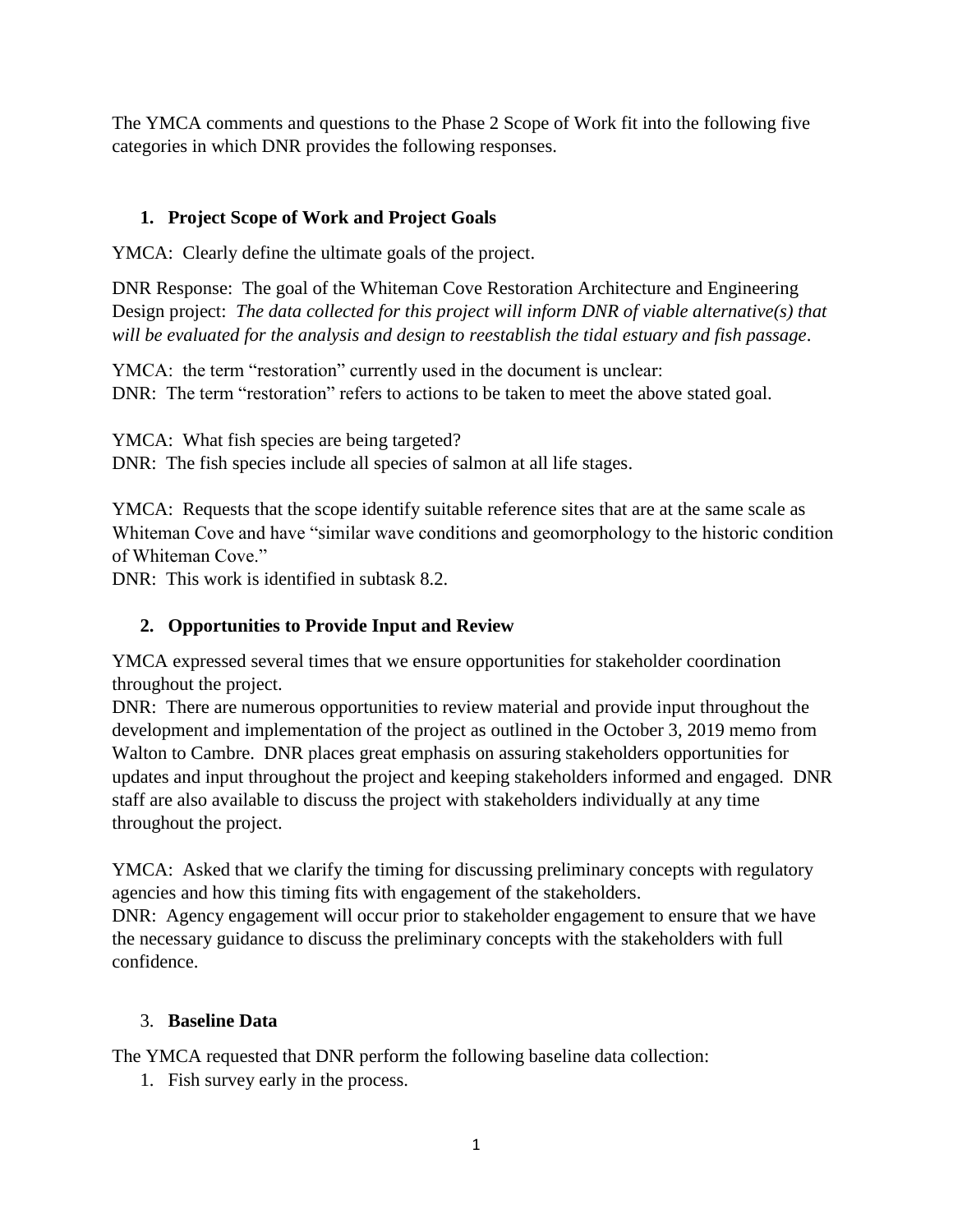- 2. Understand the historic condition of Whiteman Creek in relation to the pocket estuary and to describe the degraded condition of the creek.
- 3. Requests that the scope of work be revised to describe how the goal of preservation of Camp Colman's recreational and environmental education opportunities will be support and analyzed with respect to data collection or proposed analyses.
- 4. Explain how an open channel alternative would impact coastal geomorphology and sediment transport processes.
- 5. Will an open channel be sustainable given these larger scale and more dominant coastal processes?

DNR Response: Baseline data needs and recommendations were discussed in the August 19 meeting. After review of the discussion all the baseline data needs for the project were identified in the information sheet provided to stakeholders; Suggested Baseline Data Needs for developing Whiteman Cove Restoration Options Review Document, October 23, 2019. Data collection and analyses for this project are discussed under Task 6: Data Review and Collection and Subtask 8.1: Hydraulic Assessment and will reflect the goal of the project (described above) and an analysis of the potential fish passage, flooding risk and sediment transport impacts of the conceptual alternatives. The analysis includes impacts to the YMCA and private property adjacent to Whiteman Cove and in Case Inlet.

# **4. General Information**

YMCA: The scope of work appears to be pre-disposed to the selection of an open channel or bridge concept.

DNR Response: The Phase 2 scope of work builds on the conclusions and recommendations of the 2015 (Revised) Draft Preliminary Design Report Whiteman Cove Estuary Restoration*.* As stated on page 25 of the report: *This preliminary evaluation serves as a building block for a more comprehensive restoration feasibility study. Additional studies needed for a more comprehensive analysis include the following:*

- *Assessing impacts to existing residential and camp improvements, including structures, docks, septic systems, and wells*
- *Considering a "worst case" scenario within the hydraulic model simulations including high water elevations and high wind-generated waves*

The outcome of Phase 2 work, the selection of restoration option(s), will provide an assessment of the impacts to the lagoon and the current outdoor recreation program at Camp Colman. DNR and the YMCA can then collaborate on the actions necessary to provide outdoor recreation opportunities for Camp Colman that simultaneously protects our native salmon and orca.

YMCA: There appear to be two matrices.

DNR: There will be one matrix, provided in draft and final form.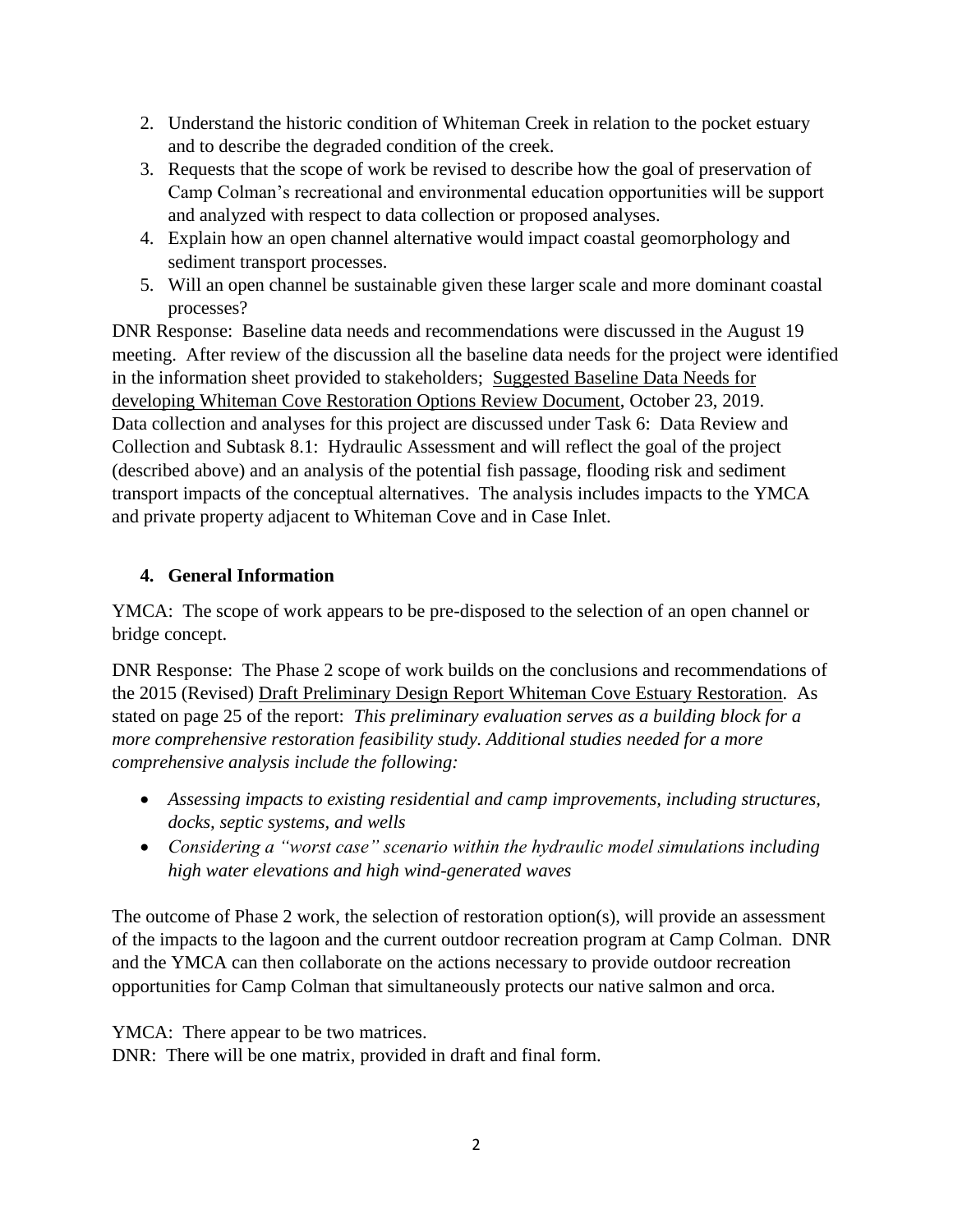## **5. Technical Questions**

Page 1 (bullets 6 and 7)

#### **YMCA General Comments on the Scope of Work**

• Creating a HEC-RAS 2D model as a part of this Scope of Work is inconsistent with conducting a comprehensive site survey during Phase 3. If a model is being performed, it should use the latest site survey information. Please revise the sequencing, or clarify how this redundancy and schedule works to ensure best use of science for selection of a preferred alternative.

RESPONSE: Previous studies of Whiteman Cove, which included collection of bathymetry data for the site, concluded that the bathymetry of the lagoon is not significantly different than when it was closed off in the early 1960's. Existing information is adequate to develop a numerical model of the lagoon in order to evaluate larger scale water surface elevation and flow velocities in the lagoon based on existing and proposed (with project conditions). In addition, using numerical modeling during the feasibility study (FS) stage of a project is standard practice. During the FS stage, the model will be used to evaluate comparative performance of proposed alternatives and to identify potential impacts. The model will be revised, if needed, during 30% design to optimize the preferred alternative.

 What is the justification for not digging geological test pits? Doing so would provide a history of processes that have occurred at this site. Such pits must be created in a manner that will not affect the stability of the berm.

RESPONSE: There is historical information available that shows the configuration (i.e. location and geometry) of the berm and the approximate elevations of the berm, including T-sheets from the late 1800's and aerial photographs from the 1940's through late 1950's, just prior to closure of the lagoon.

Page 9 (bullets 3 and 4)

# **YMCA Comments on Task 7**:

• The Scope of Work is unclear regarding what is meant by a "screening-level feasibility" review of concepts." Is this a subjective analysis by the consultant, or an objective probability-based decision analysis? Please specify what this is and how it differs from the matrix-based approach also described.

RESPONSE: The "screening-level feasibility review of concept" is an objective decision analysis and will include a matrix-based approach. The purpose of the screening-level review is to identify the two concepts that will be moved forward into the full feasibility evaluation.

 As described, it is unclear if the matrix-based approach appears to diverge from evaluating preliminary concepts with collaboratively developed criteria to using "high level opportunities and constraints." How is the consultant going to combine these different factors in an objective and transparent evaluation process?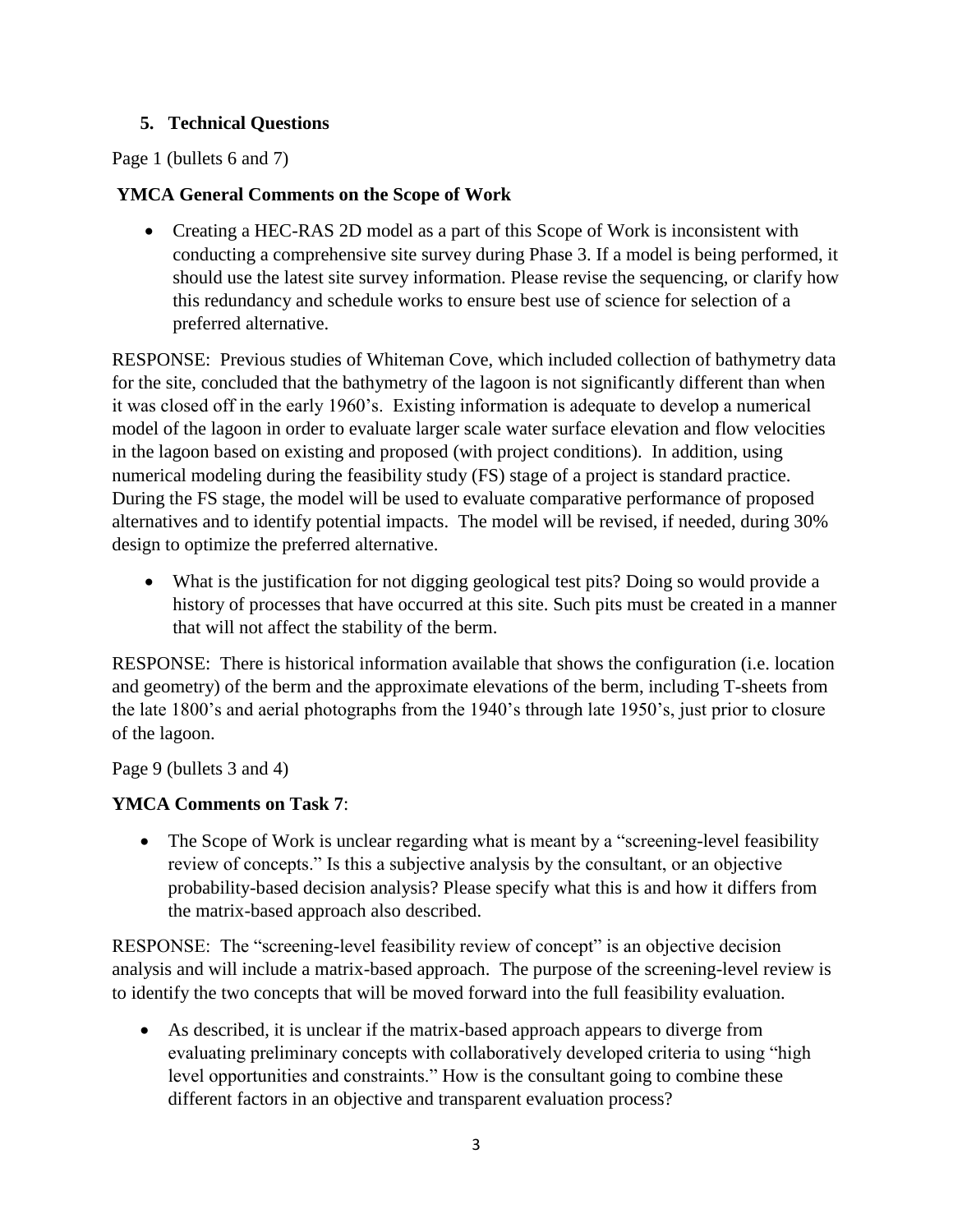RESPONSE: Development of evaluation criteria will be completed in a collaborative manner. Opportunities to provide comment and input on the Preliminary Draft Evaluation Criterial will occur prior to developing the final evaluation criteria, as outlined in Subtask 7.1. This will either be at an in-person meeting or through website solicited input.

Page 11(bullets 2, 4 and 5)

## **YMCA Comments on Task 8**:

• The YMCA questions whether a HEC-RAS 2D model is necessary to evaluate how alternatives will impact Whiteman Cove. This seems like a rather large modeling effort. The YMCA requests clarification regarding what scale the model will be built on to understand how rigorous it will be in predicting water surface elevations under the two conceptual alternatives.

RESPONSE: The HEC-RAS 2D model is needed to evaluate potential hydrodynamic conditions in the lagoon based on proposed options and how these conditions relate to fish passage and impacts to adjacent upland areas and shellfish beds offshore. The effort is not considered significant, as it is building on an already existing model developed in 2015.

The model domain will include inputs from the creek, the entire lagoon area and lagoon banks, berm, and shoreline areas inclusive of the shell-fish bed locations. The specific resolution of the model is yet to be determined, but is expected to be spatially variable with cell sizes small enough to resolve flow in proposed channels or hydraulic structures. 1-D model elements may need to be included in the 2-D model grid (which is possible in HEC-RAS), for simulation of flow through hydraulic structures (i.e. culverts, tide gates, weirs).

• Regarding the model, it appears that there will be three outputs form the 2D model: 1) depth-averaged velocities in the tidal connection, 2) water surface elevations, and 3) depth-averaged salinities. How will these outputs be used to evaluate the alternatives?

RESPONSE: The results of the model (i.e. outputs) will be used to evaluate the conceptual alternatives in terms of fish passage into the lagoon (i.e. velocities and water depths in channel or structure), potential for flooding of adjacent properties along the lagoon shoreline (i.e. water surface elevations), potential for low water elevations (draining) of the lagoon at certain tidal elevations, and sediment transport along the nearshore and estuary (based on predicted velocities and bed shear stress) that could impact adjacent commercial shellfish beds and an eelgrass restoration site.

• What will they be compared to?

RESPONSE: Results for proposed conditions will be compared to each other and to evaluation criteria developed as part of the project.

 Will field data be collected within the existing tide gates to be able to model those channels?